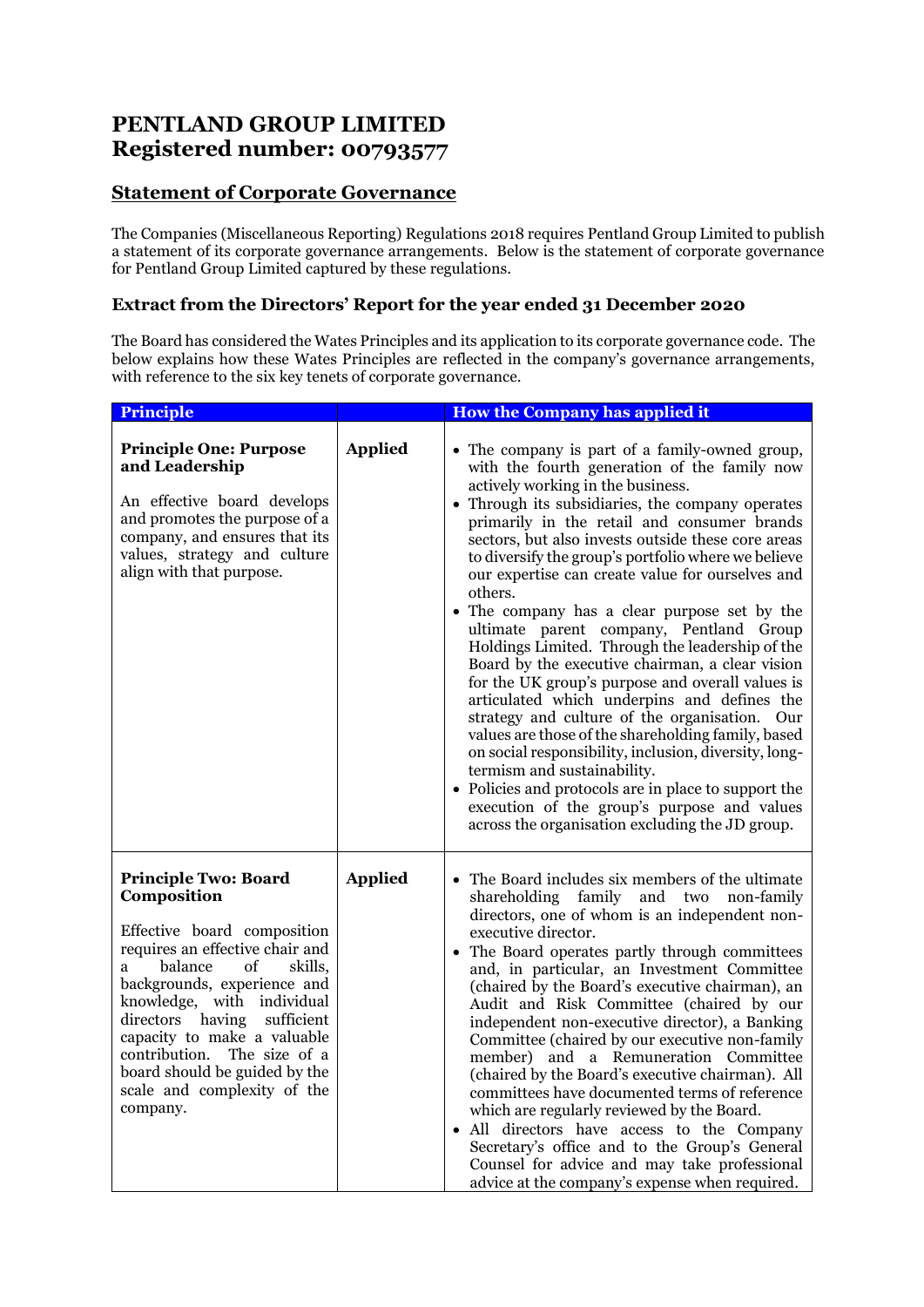|                                                                                                                                                                                                                                                                                                                                              |                | • A list of Board members is set out on page 7.<br>• Given the Rubin family representation on the<br>Board, the Board does not consider it necessary<br>to have a formal process for reporting its<br>performance and effectiveness to shareholders.<br>However, the need for such evaluation is<br>regularly reviewed by the Audit and Risk<br>Committee.<br>The company fully supports the professional<br>development of all Board members with each<br>member taking personal responsibility for<br>additional training and support to meet their<br>personal areas of specialism and interest.<br>• The Board composition is balanced between<br>executive and non-executive directors with a<br>suitably qualified and experienced<br>senior<br>independent non-executive director.                                                                                                                                                                                                                                                                                                                                                                                                                                                                                                                                                                                                                                                                                                                                                                                                                                                                      |
|----------------------------------------------------------------------------------------------------------------------------------------------------------------------------------------------------------------------------------------------------------------------------------------------------------------------------------------------|----------------|----------------------------------------------------------------------------------------------------------------------------------------------------------------------------------------------------------------------------------------------------------------------------------------------------------------------------------------------------------------------------------------------------------------------------------------------------------------------------------------------------------------------------------------------------------------------------------------------------------------------------------------------------------------------------------------------------------------------------------------------------------------------------------------------------------------------------------------------------------------------------------------------------------------------------------------------------------------------------------------------------------------------------------------------------------------------------------------------------------------------------------------------------------------------------------------------------------------------------------------------------------------------------------------------------------------------------------------------------------------------------------------------------------------------------------------------------------------------------------------------------------------------------------------------------------------------------------------------------------------------------------------------------------------|
| <b>Principle Three: Director</b><br><b>Responsibilities</b><br>The board and individual<br>directors should have a clear<br>understanding<br>of<br>their<br>accountability<br>and<br>responsibilities.<br>The board's<br>policies<br>and<br>procedures<br>effective<br>should<br>support<br>decision-making<br>and<br>independent challenge. | <b>Applied</b> | • The Board is responsible for establishing the<br>culture, values and framework within which the<br>UK group operates and is collectively responsible<br>to the company's stakeholders for the direction<br>and oversight of the company to ensure its long-<br>term success. It provides leadership, oversees<br>strategy, ensures the necessary resources are<br>available, and sets policies and standards. In<br>doing so, the directors comply with their duties<br>under section 172 of the Companies Act 2006.<br>Given the purpose of the company and nature of<br>its ultimate ownership, the Board is largely<br>comprised of members of the Rubin family.<br>Given the diverse nature of the businesses within<br>the UK group, Board appointments have been<br>made with care and to ensure that its<br>membership includes the right and appropriate<br>levels of skills and experience to address the<br>challenges that the business currently face along<br>with those of the future.<br>Through the Company Secretary's office, the<br>Board has been given sufficient infrastructure to<br>allow them to undertake their work with due<br>care, which is aligned to achieving the UK group's<br>long-term success and vision.<br>The Board is focused on improving its<br>٠<br>operational governance to ensure that the UK<br>group's corporate purpose and strategy remains<br>at the centre of its decision-making protocols.<br>The executive roles of individual directors are<br>understood by the Board, although not formally<br>documented. Authority limits are formally<br>agreed by the Board and updated from time to<br>time. |